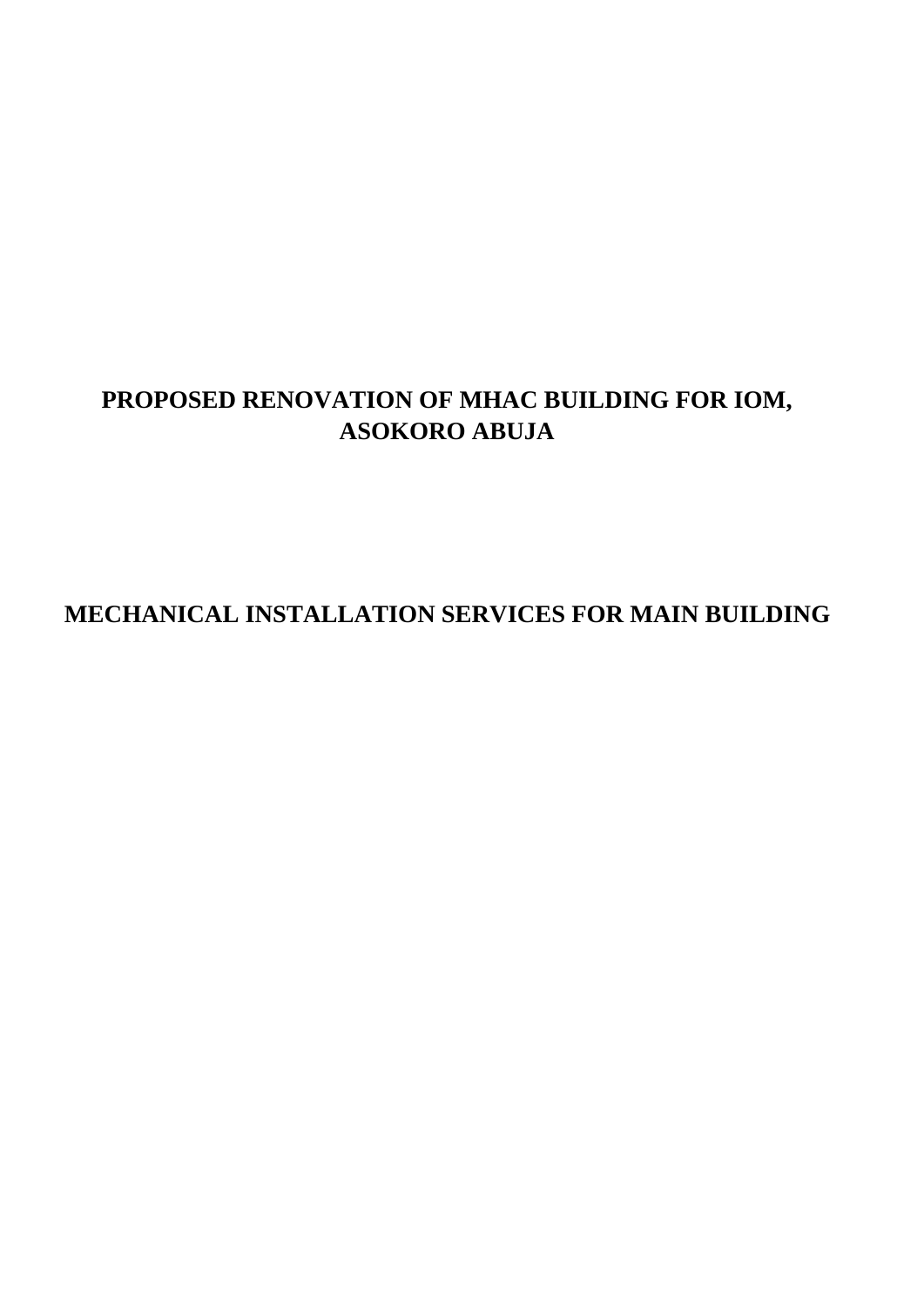| <b>ITEM</b>         | <b>DESCRIPTION</b>                                                                                                                                                                                                                                                                  | <b>QTY</b>     | <b>UNIT</b>           | <b>DELIVER</b><br><b>TO SITE</b> | <b>NSTALL</b><br><b>AND/OR</b><br><b>ERECT</b> | <b>RATE</b> | <b>AMOUNT</b> |
|---------------------|-------------------------------------------------------------------------------------------------------------------------------------------------------------------------------------------------------------------------------------------------------------------------------------|----------------|-----------------------|----------------------------------|------------------------------------------------|-------------|---------------|
|                     | <b>BOY'S QUARTERS</b>                                                                                                                                                                                                                                                               |                |                       |                                  |                                                |             |               |
| A<br>A <sub>1</sub> | <b>SANITARY WARES</b><br>supply, install, test and commission the sanitary wares and<br>accessories as per specification, schedule and drawing.<br><b>WATER CLOSET</b><br>Ideal or " any equally approved"Close-coupled WC with<br>cistern, Side Flush, seat cover and accessories. | 15             | No.                   |                                  |                                                |             |               |
|                     | Chrome Connector for WC                                                                                                                                                                                                                                                             | 15             | <b>No</b>             |                                  |                                                |             |               |
|                     | Pan connector for WC.                                                                                                                                                                                                                                                               | 15             | <b>No</b>             |                                  |                                                |             |               |
|                     | Urinary                                                                                                                                                                                                                                                                             | $\Omega$       | <b>No</b>             |                                  |                                                |             |               |
| A2                  | <b>BASIN</b><br>Wash basin 45 X 36.5cm (W x D) with fixing kit and semi<br>pedestal.<br>Bottle trap.<br>Basin Mixer tap + Pop up Waste.                                                                                                                                             | 15<br>15<br>15 | No<br><b>No</b><br>No |                                  |                                                |             |               |
| A <sub>5</sub>      | <b>ACCESSORIES</b><br>800 X 600mm Bevel-Edge Mirror secured to wall by screws<br>with cap to seal screw holes.                                                                                                                                                                      | 15             | No                    |                                  |                                                |             |               |
|                     | Remer Built in stopcock.                                                                                                                                                                                                                                                            | 15             | <b>No</b>             |                                  |                                                |             |               |
|                     | Toilet Brush (Chrome)                                                                                                                                                                                                                                                               | 15             | No                    |                                  |                                                |             |               |
|                     | Soap Dispenser                                                                                                                                                                                                                                                                      | 15             | No                    |                                  |                                                |             |               |
|                     | Paper Holder (chrome)                                                                                                                                                                                                                                                               | 15             | No                    |                                  |                                                |             |               |
|                     | Hand Dryer (Air dri make)                                                                                                                                                                                                                                                           | $\overline{7}$ | <b>No</b>             |                                  |                                                |             |               |
| A7                  | Angle Valve 1/2" with 58mm dia. sliding flange.                                                                                                                                                                                                                                     | 30             | No.                   |                                  |                                                |             |               |
| A <sub>8</sub>      | Chrome Flexible connector 1/2"                                                                                                                                                                                                                                                      | 30             | No.                   |                                  |                                                |             |               |
| A <sub>9</sub>      | All other items necessary for the complete installation of the<br>sanitary works                                                                                                                                                                                                    |                | Lot                   |                                  |                                                |             |               |
|                     | <b>SUB - TOTAL ITEM A</b>                                                                                                                                                                                                                                                           |                |                       |                                  |                                                |             |               |
|                     |                                                                                                                                                                                                                                                                                     |                |                       |                                  |                                                |             |               |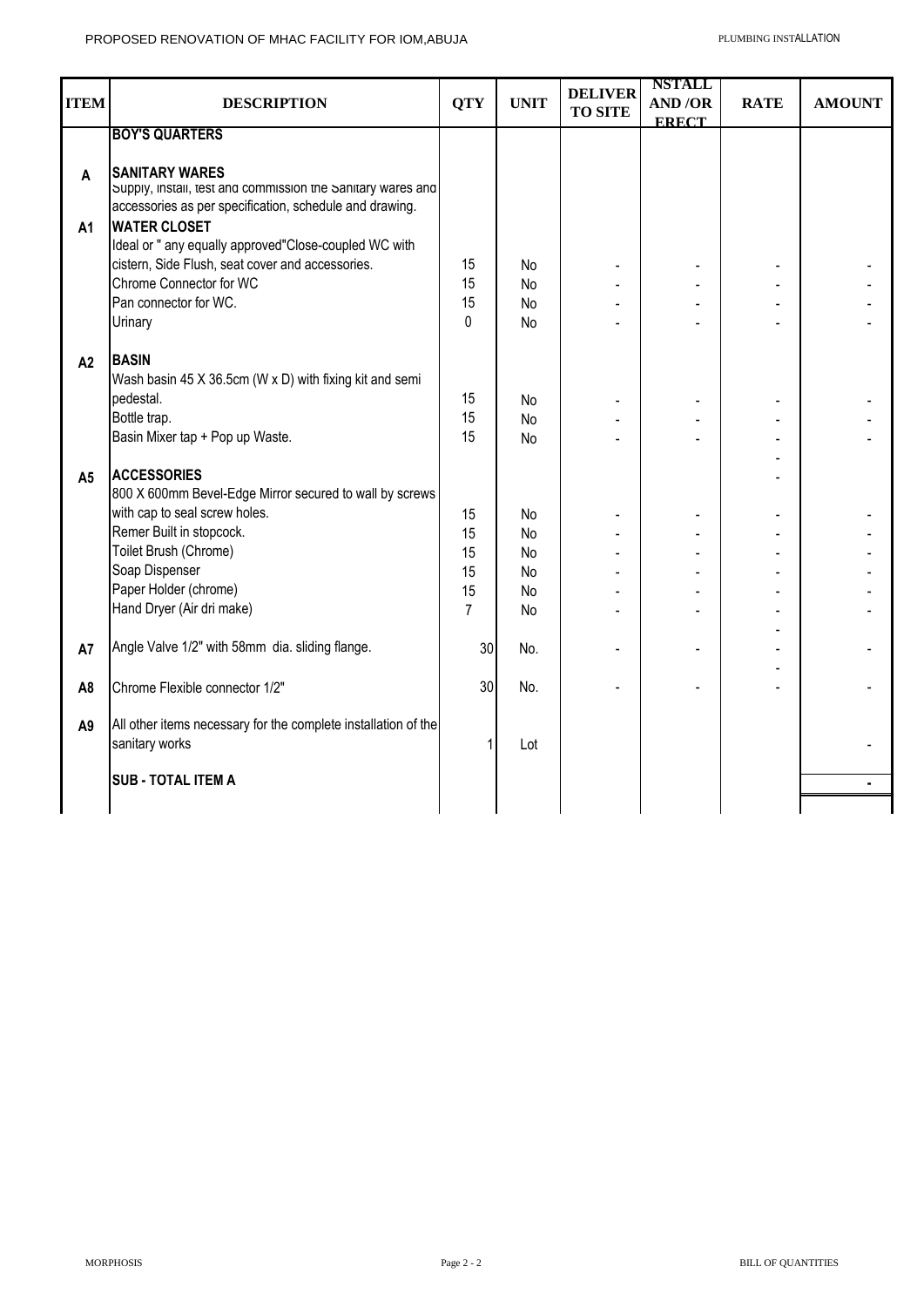|                |                                                          |              |             |                | <b>NSTALL</b>            |             |               |
|----------------|----------------------------------------------------------|--------------|-------------|----------------|--------------------------|-------------|---------------|
| <b>ITEM</b>    | <b>DESCRIPTION</b>                                       | <b>QTY</b>   | <b>UNIT</b> | <b>DELIVER</b> | <b>AND/OR</b>            | <b>RATE</b> | <b>AMOUNT</b> |
|                |                                                          |              |             | <b>TO SITE</b> | <b>ERECT</b>             |             |               |
| $\, {\bf B}$   | COLD/HOT WATER SUPPLY(PPR).                              |              |             |                |                          |             |               |
|                |                                                          |              |             |                |                          |             |               |
|                | Supply, install, test and commission the cold water down |              |             |                |                          |             |               |
|                | service piping system from the roof water tank to the    |              |             |                |                          |             |               |
|                | sanitary appliances on the floors, including labeling    |              |             |                |                          |             |               |
|                | painting and support. in accordance with the drawing and |              |             |                |                          |             |               |
|                | specification.                                           |              |             |                |                          |             |               |
|                |                                                          |              |             |                |                          |             |               |
| <b>B1</b>      | Pipe                                                     |              |             |                |                          |             |               |
|                | 25mm dia.                                                | 80           |             |                |                          |             |               |
|                | 20mm dia.                                                |              | m           |                |                          |             |               |
|                |                                                          | 125          | m           |                |                          |             |               |
|                |                                                          |              |             |                |                          |             |               |
| <b>B2</b>      | Tee                                                      |              |             |                |                          |             |               |
|                | 25 x 25 x 25mm dia                                       | 30           | No.         |                |                          |             |               |
|                | 25 x 20 x 25mm dia                                       | 60           | No.         |                |                          |             |               |
|                |                                                          |              |             |                |                          |             |               |
| <b>B3</b>      | Elbow                                                    |              |             |                |                          |             |               |
|                | 25 mm dia                                                | 30           | No.         |                |                          |             |               |
|                | 20 mm dia                                                | 60           | No.         |                |                          |             |               |
|                |                                                          |              |             |                |                          |             |               |
|                |                                                          |              |             |                |                          |             |               |
| <b>B4</b>      | <b>Reducing Elbow</b>                                    |              |             |                |                          |             |               |
|                | 25 - 20mm dia                                            | $30\,$       | No.         |                |                          |             |               |
|                |                                                          |              |             |                |                          |             |               |
| <b>B6</b>      | Straight nipple (male)                                   |              |             |                |                          |             |               |
|                | 25 x 3/4"                                                | 15           | No.         |                |                          |             |               |
|                | 20 x 1/2"                                                | 15           | No.         |                |                          |             |               |
|                |                                                          |              |             |                |                          |             |               |
| <b>B7</b>      | <b>Straight Coupling</b>                                 |              |             |                |                          |             |               |
|                | 20mm x 1/2"                                              | 30           | No.         |                |                          |             |               |
|                | 25mm x 3/4"                                              |              |             |                |                          |             |               |
|                |                                                          | 15           | No.         | $\blacksquare$ |                          |             |               |
|                |                                                          |              |             |                |                          |             |               |
| B <sub>8</sub> | <b>Elbow (Female)</b>                                    |              |             |                |                          |             |               |
|                | 25 x 3/4"                                                | 15           | No.         |                |                          |             |               |
|                | 20 x 1/2"                                                | 30           | No.         |                |                          |             |               |
|                |                                                          |              |             |                |                          |             |               |
| <b>B9</b>      | <b>Straight nipple (Female)</b>                          |              |             |                |                          |             |               |
|                | 20 x 1/2"                                                | 15           | No.         |                |                          |             |               |
|                |                                                          |              |             |                |                          |             |               |
|                | Adaptor.                                                 |              |             |                |                          |             |               |
| <b>B10</b>     |                                                          |              |             |                |                          |             |               |
|                | 25mm dia.                                                | 30           | No.         |                |                          |             |               |
|                | 20mm dia.                                                | 30           | No.         |                |                          |             |               |
|                |                                                          |              |             |                |                          |             |               |
| <b>B11</b>     | <b>Socket</b>                                            |              |             |                |                          |             |               |
|                | 25mm dia.                                                | 45           | No.         |                |                          |             |               |
|                | 20mm dia.                                                | 15           | No.         |                |                          |             |               |
|                |                                                          |              |             |                |                          |             |               |
| <b>B12</b>     | Gate Valves (ENGLAND) (Chrome Head)                      |              |             |                |                          |             |               |
|                | 25mm dia. ball valve                                     | 15           | No.         |                |                          |             |               |
|                |                                                          |              |             |                |                          |             |               |
|                |                                                          |              |             |                |                          |             |               |
| <b>B13</b>     | <b>Union Connector</b>                                   |              |             |                |                          |             |               |
|                | 32mm dia                                                 |              | 15 No.      |                | $\overline{\phantom{a}}$ |             |               |
|                | 25mm dia                                                 | 30           | No.         |                |                          |             |               |
|                |                                                          |              |             |                |                          |             |               |
| <b>B14</b>     | Pipe support and Fixing Accessories.                     | $\mathbf{1}$ | Lot         |                |                          |             |               |
|                |                                                          |              |             |                |                          |             |               |
| <b>B15</b>     | Labeling, Label all the valves and all other necessary   |              |             |                |                          |             |               |
|                | items                                                    | 1            | Lot         |                |                          |             |               |
|                |                                                          |              |             |                |                          |             |               |
|                |                                                          |              |             |                |                          |             |               |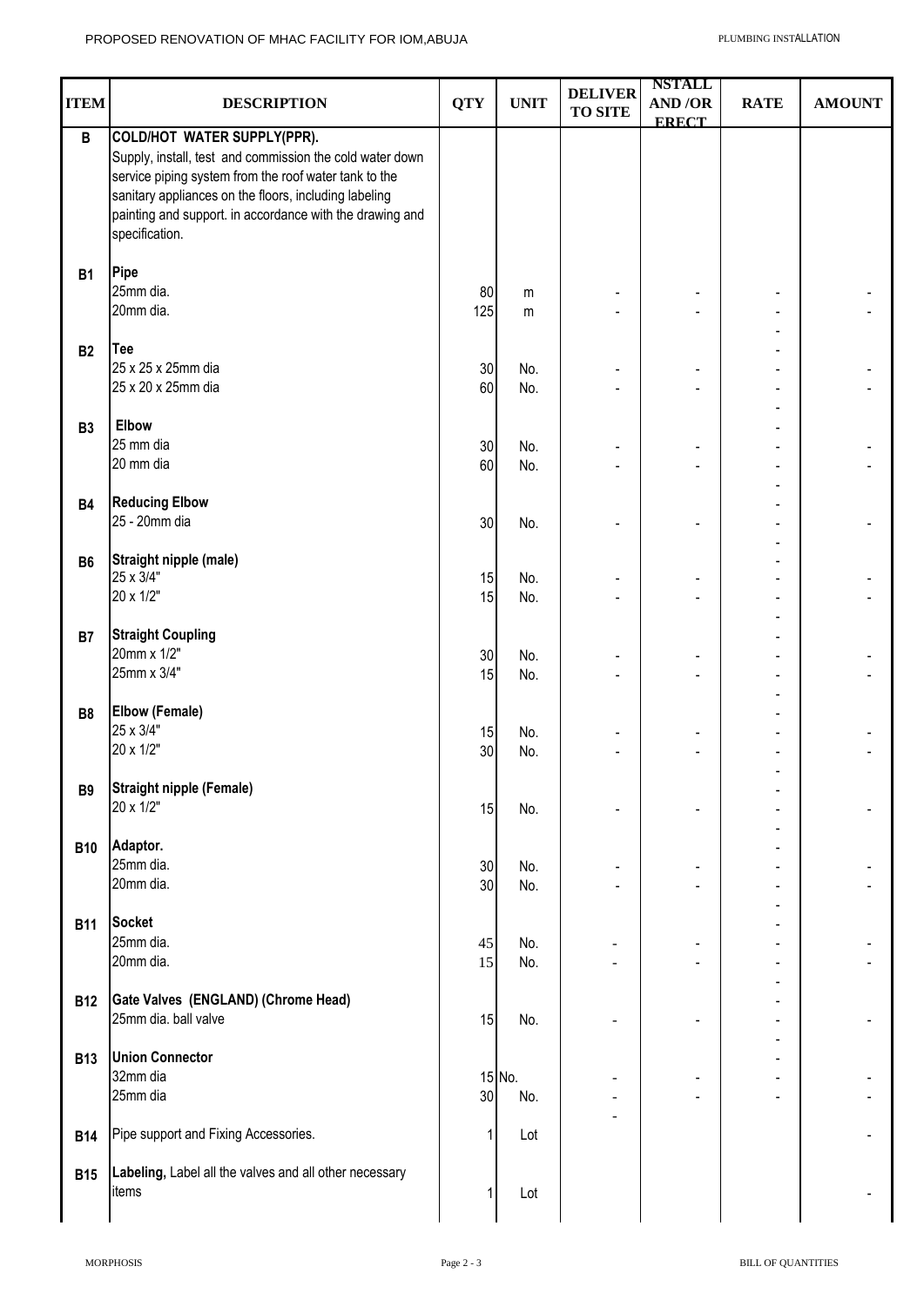| <b>ITEM</b> | <b>DESCRIPTION</b>                                                                                                                                | <b>QTY</b> | <b>UNIT</b> | <b>DELIVER</b><br><b>TO SITE</b> | <b>NSTALL</b><br><b>AND/OR</b><br><b>ERECT</b> | <b>RATE</b> | <b>AMOUNT</b> |
|-------------|---------------------------------------------------------------------------------------------------------------------------------------------------|------------|-------------|----------------------------------|------------------------------------------------|-------------|---------------|
| <b>B16</b>  | Allow or all other items necessary for the complete<br>installation of the cold water supply pipe/fittings as per<br>specifications and drawings. |            | Lot         |                                  |                                                |             |               |
|             | COLD/HOT WATER SUPPLY(PPR). Carried to<br><b>summary</b>                                                                                          |            |             |                                  |                                                |             |               |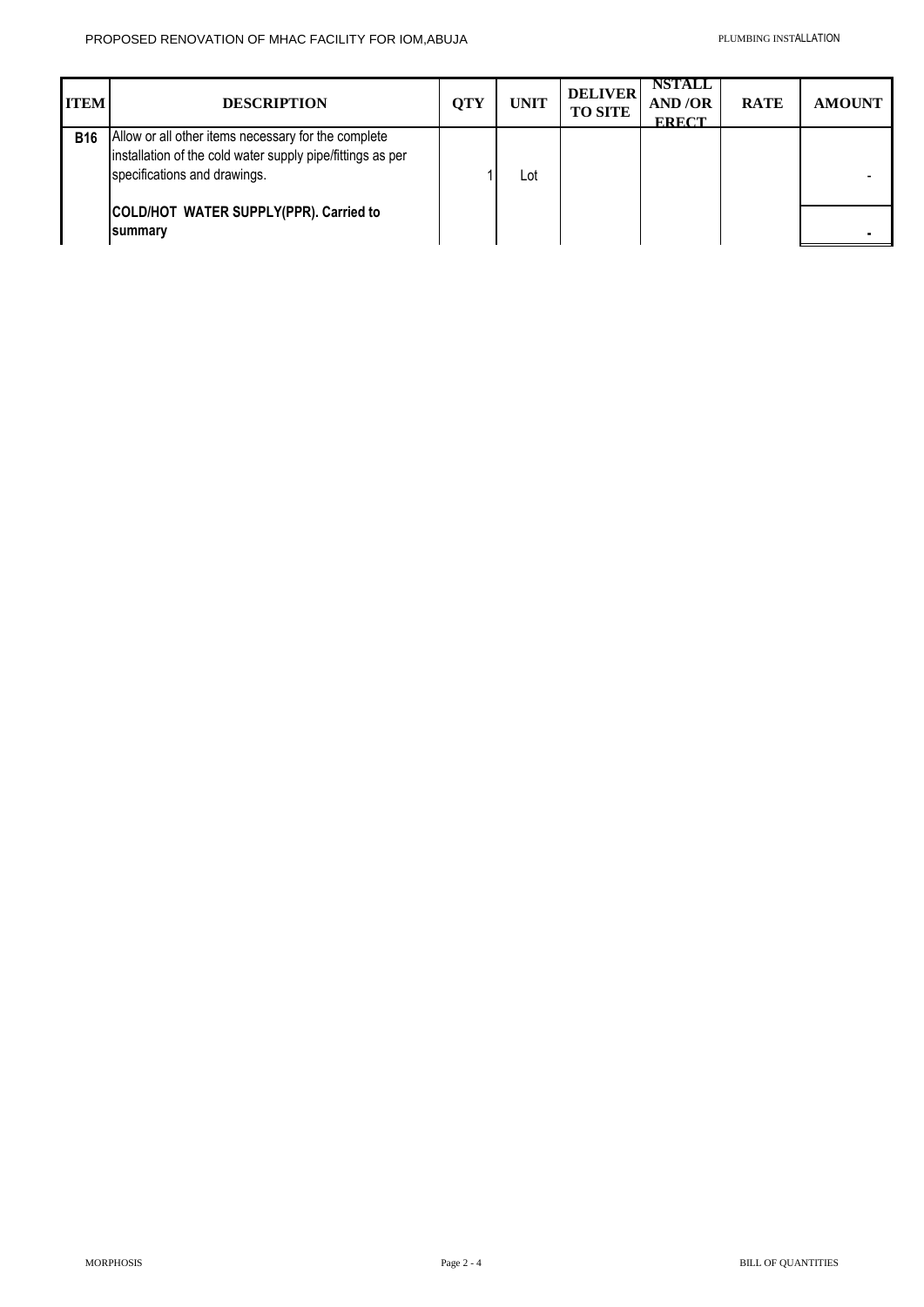| <b>ITEM</b>    | <b>DESCRIPTION</b>                                                                                                                                                                                                                                                                                        | <b>QTY</b>          | <b>UNIT</b>    | <b>DELIVER</b><br><b>TO SITE</b> | <b>NSTALL</b><br>AND/OR          | <b>RATE</b> | <b>AMOUNT</b> |
|----------------|-----------------------------------------------------------------------------------------------------------------------------------------------------------------------------------------------------------------------------------------------------------------------------------------------------------|---------------------|----------------|----------------------------------|----------------------------------|-------------|---------------|
|                |                                                                                                                                                                                                                                                                                                           |                     |                |                                  | <b>ERECT</b>                     |             |               |
| $\mathbf c$    | <b>SOIL AND WASTE PIPES</b><br>Supply and deliver to site soil and waste water uPVC<br>drainage pipes, fittings, supports and fixing accessories<br>install pipes and fittings connect to sanitary wares make to<br>work, test and commission the installation all in accordance<br>with the drawings and |                     |                |                                  |                                  |             |               |
| C <sub>1</sub> | <b>UPVC Single socket Pipe</b><br>110mm dia x 3.18mm dia<br>50mm dia x 2mm dia.                                                                                                                                                                                                                           | 12<br>12            | m<br>m         |                                  |                                  |             |               |
| C <sub>2</sub> | <b>Swept Tee</b><br>110mm x 110mm x 110mm dia<br>50mm x 50mm x 50mm dia.                                                                                                                                                                                                                                  | 6<br>5              | No.<br>No.     |                                  |                                  |             |               |
| C <sub>3</sub> | 90Deg Bend<br>110mm dia<br>50mm dia.                                                                                                                                                                                                                                                                      | 6<br>$6\phantom{a}$ | No.<br>No.     |                                  |                                  |             |               |
| C <sub>4</sub> | 45Deg Bend<br>110mm dia<br>50mm dia.                                                                                                                                                                                                                                                                      | 4<br>6              | No.<br>No.     |                                  |                                  |             |               |
| C <sub>5</sub> | <b>Straight Pipe Connector</b><br>100mm dia.<br>50mm dia.<br>50 x 32mm Rubber Adaptor                                                                                                                                                                                                                     | 6<br>6<br>6         | No.<br>No.     |                                  | -                                |             |               |
|                | 50 x 38mm Rubber Adaptor<br>Long Pan Connector                                                                                                                                                                                                                                                            | 0<br>0              | No<br>No<br>No |                                  | $\blacksquare$<br>$\overline{a}$ |             |               |
| C6             | <b>Access Plug</b><br>100mm dia<br>50mm dia.                                                                                                                                                                                                                                                              | 4<br>$\overline{c}$ | No.<br>No.     |                                  |                                  |             |               |
| C7             | <b>Floor Drain</b><br>50mm Dia.                                                                                                                                                                                                                                                                           | 6                   | No.            |                                  |                                  |             |               |
| C8             | Pipe support and Fixing Accessories                                                                                                                                                                                                                                                                       | 1                   | Lot            |                                  |                                  |             |               |
| C9             | Labelling, Label all the valves and all other necessary<br>items                                                                                                                                                                                                                                          |                     | Lot            |                                  |                                  |             |               |
| C10            | Allow for all other items considered necessary for a<br>complete installation of soil and waste pipe system in<br>accordance with the specification and drawing.                                                                                                                                          |                     | Lot            |                                  |                                  |             |               |
|                | <b>SOIL AND WASTE PIPES</b>                                                                                                                                                                                                                                                                               |                     |                |                                  |                                  |             |               |
| D              | <b>FIRE FIGHTING SYSTEM</b><br>Supply, install, test and commission fire Extinguishers<br>system including fittings, valves, support, labelling and<br>painting, in accordance with the specifications, drawings<br>and Fire Authorities requirements.                                                    |                     |                |                                  |                                  |             |               |
| D <sub>1</sub> | <b>Fire Fighting Extinguisher (SRI)</b><br>5kg CO2                                                                                                                                                                                                                                                        | $\overline{c}$      | No             |                                  |                                  |             |               |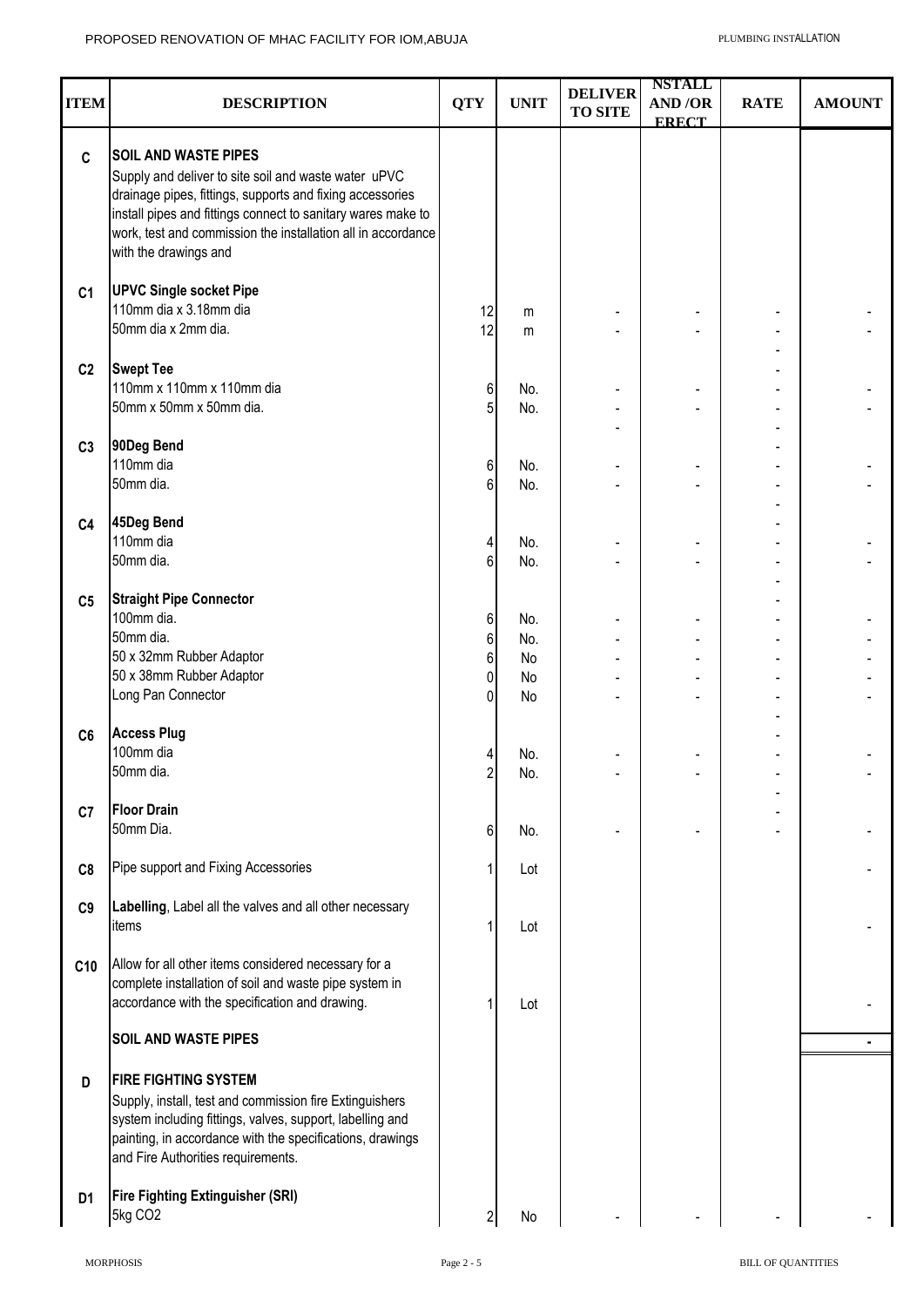| <b>ITEM</b>    | <b>DESCRIPTION</b>                                                                                                                            | <b>QTY</b>     | <b>UNIT</b>    | <b>DELIVER</b><br><b>TO SITE</b> | <b>NSTALL</b><br><b>AND/OR</b><br><b>ERECT</b> | <b>RATE</b> | <b>AMOUNT</b> |
|----------------|-----------------------------------------------------------------------------------------------------------------------------------------------|----------------|----------------|----------------------------------|------------------------------------------------|-------------|---------------|
|                | 9kg Dry powder                                                                                                                                | $\overline{2}$ | $\overline{N}$ | $\overline{a}$                   |                                                |             |               |
| D <sub>2</sub> | Pipe clips and supports                                                                                                                       |                | Lot            |                                  |                                                |             |               |
|                | <b>SUB-TOTAL ITEM D</b>                                                                                                                       |                |                |                                  |                                                |             | ۰             |
| E              | <b>RAIN WATER DISPOSAL</b><br>Supply, install, test and commission rain water disposal<br>and air conditioning condensate pipe work including |                |                |                                  |                                                |             |               |
|                | supports as per drawings and specification                                                                                                    |                |                |                                  |                                                |             |               |
| E1             | Pipe uPVC<br>50mm dia x 3.18mm dia.                                                                                                           | 12             | m              |                                  |                                                |             |               |
| E2             | 90Deg Bend<br>50mm dia.                                                                                                                       | $\overline{2}$ | No.            |                                  |                                                |             |               |
| E <sub>3</sub> | 45 <sup>0</sup> Swept Bend<br>50mm dia.                                                                                                       | 4              | No.            |                                  |                                                |             |               |
| E4             | <b>Swept TEE</b><br>50mm x 50mm x50mm dia                                                                                                     | $\overline{2}$ | No.            |                                  |                                                |             |               |
| E <sub>5</sub> | <b>Floor Drains</b><br>50mm (Plastic Type)                                                                                                    | 3              | No.            |                                  |                                                |             |               |
| E <sub>6</sub> | Support, Supply and install pipe clips and supports                                                                                           |                | Lot            |                                  |                                                |             |               |
| E7             | Allow for all other items necessary for the complete<br>installation of the rain water as per drawings and<br>specification.                  |                | Lot            |                                  |                                                |             |               |
|                | <b>RAIN WATER DISPOSAL</b>                                                                                                                    |                |                |                                  |                                                |             | ٠             |
|                |                                                                                                                                               |                |                |                                  |                                                |             |               |